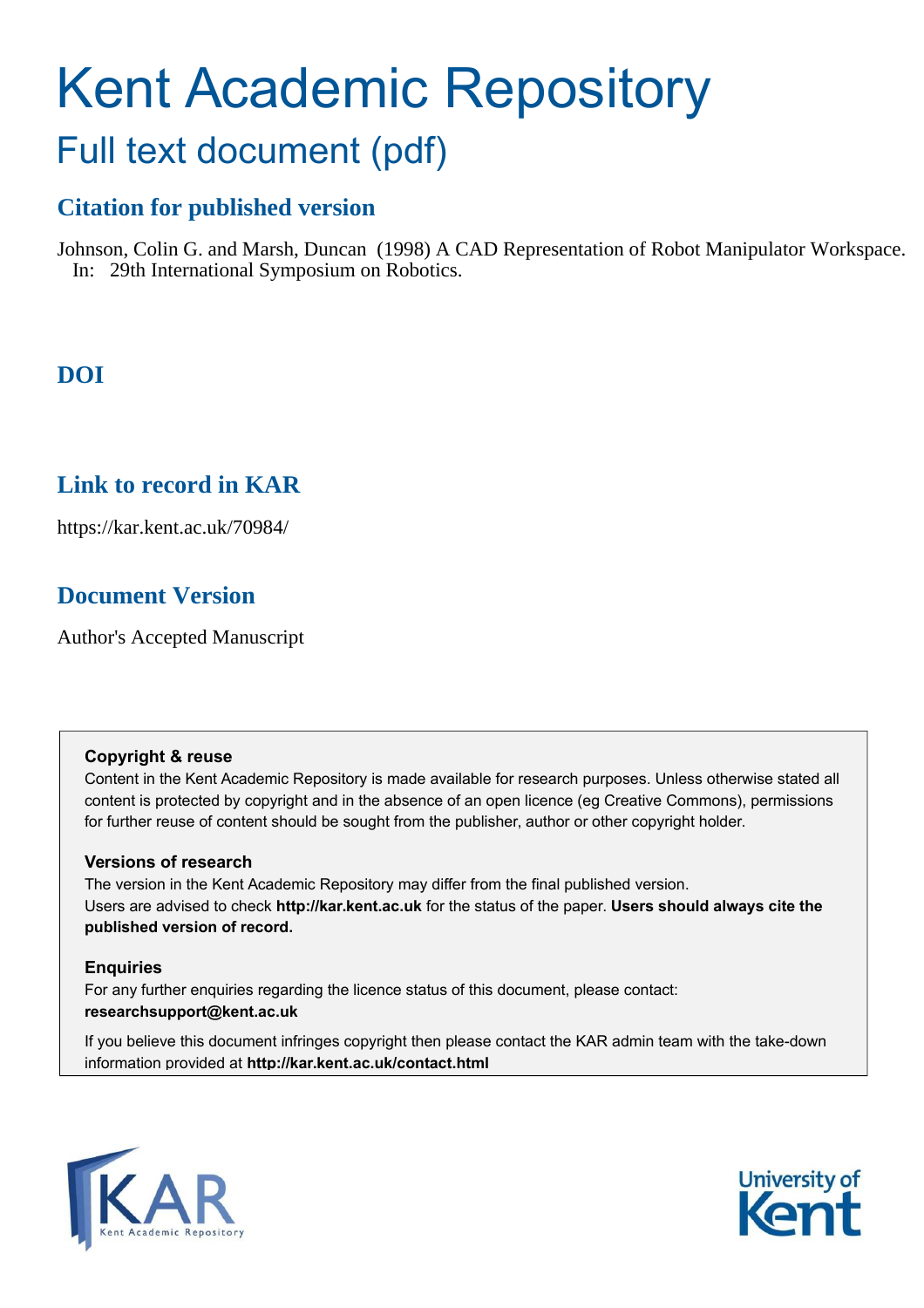#### **A CAD Representation of Robot Manipulator Workspace.**

Colin G. Johnson. Department of Computer Science, University of Exeter, Exeter, EX4 4PT, England, U.K.

and

Duncan Marsh. Department of Mathematics, Napier University, 219 Colinton Road, Edinburgh, EH14 1DJ, Scotland, U.K.

**Abstract: If robot programming is to advance to the stage where the well-studied problems of automated path-planning, collision detection, workspace mapping et cetera can leave the research laboratory and take their place in industry, then there is a need for a new kind of robot programming. Incorporating robot programming into a** CAD **system is one possibility, and the first stage in producing such a system would be to represent robot workspaces in a** CAD**-amenable format. This paper describes a representation of robot manipulator workspaces in terms of non-uniform rational B-splines (**NURBS**), a standard representation for free form shapes in** CAD**. Applications of the technique to collision detection, path planning and workspace visualization problems are outlined. The paper concludes by providing signposts towards a new model of mechanism programming which is grounded in** CAD **free-form modelling concepts.**

#### **1 Introduction**

Currently robot manipulators (the robot "arms" commonly used in industry) are typically programmed in one of two ways. In the first form a robot is led through a sequence of motions using a hand-held controller commonly referred to as a *teach pendant*. The second is to write programs in a computer language (either a specialist language or a library added to an existing language) and test the results using a graphical simulator.

What we would like to explore in this paper are the foundational pieces of mathematical and computational modelling which pave the way for a new approach to robot task preparation. The new approach applies graphical programming techniques within the context of a computer-aided geometric design system. In this paper we develop a new model for robot *workspace*—the space in which the robot is constrained by its geometry to move—based on extensions of of non-uniform rational B-splines (NURBS), the most commonly used mathematical representation of freeform shapes in CAD systems. It shall be shown that NURBS functions offer a mathematically and computationally powerful representation of robot workspaces through which algorithms, developed for other reasons in CAGD (Computer Aided *Geometric* Design) and computer graphics, can be brought to bear in providing a unified approach to a number of problems in robotics. This facilitates the seamless integration into CAD systems of geometrical problems which have been well studied in the past, allowing them to be incorporated into existing industrial design practice.

The eventual development of new approaches to robot programming based on these ideas offers a number of advantages over existing methods. Firstly the robot can be programmed mainly offline, thus liberating it for use whilst other tasks are being prepared. Secondly these approaches place robot programming in a familiar context—the CAD system—thus empowering designers to program robots at the *task level*, and allowing the technical detail about the robot's capabilities to be built into the programming system. Thirdly this approach does not require the programmer to have a detailed knowledge of robot engineering. Instead, the detail is embedded into the machine thus allowing the programmer to concentrate on task design.

This paper concentrates upon the CAD foundations of our model. Details of the application of these ideas can be found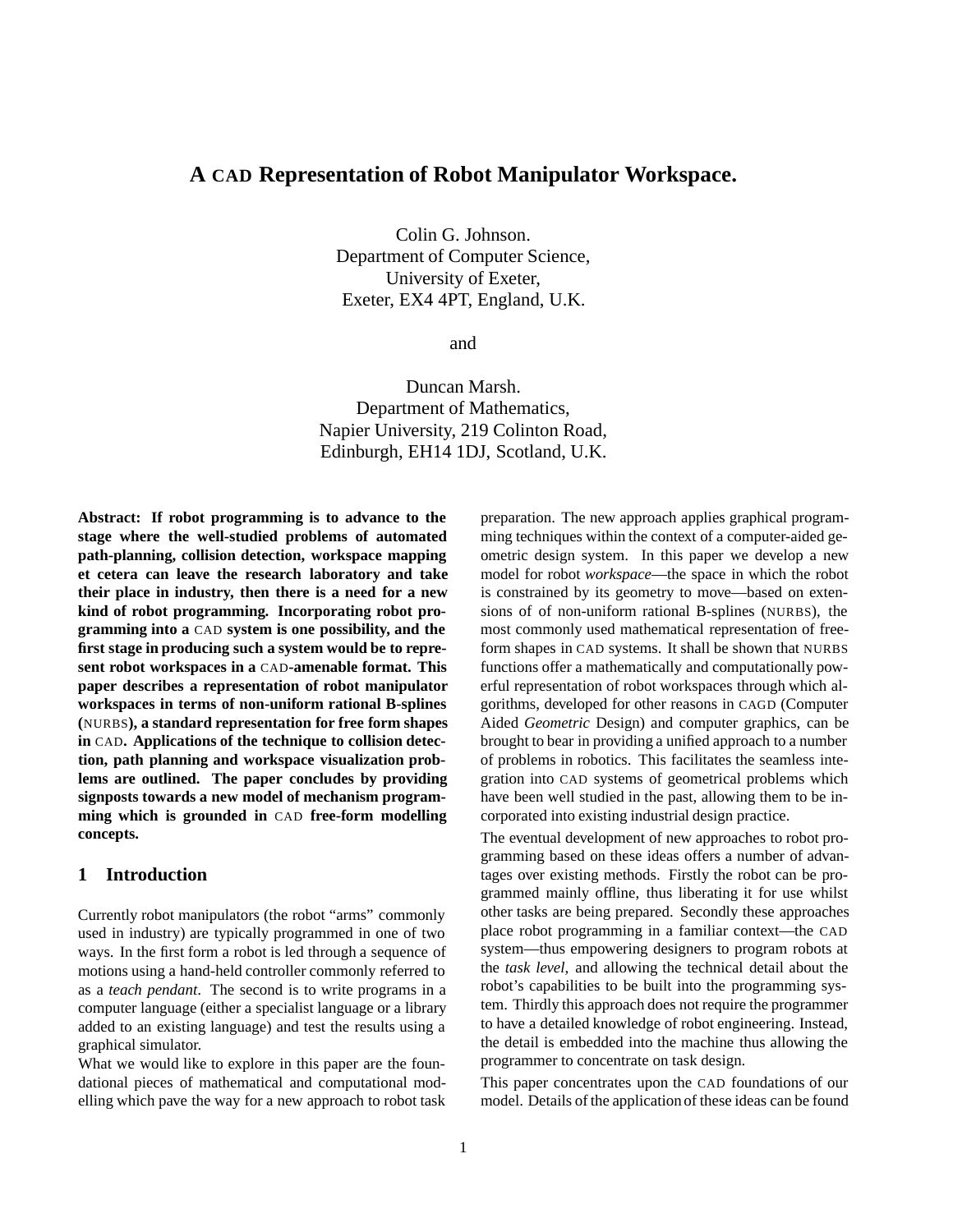in [9, 10].

#### **2 Algorithms for workspace generation**

The foundations for our CAD system for robot programming shall be based on a modelling technique which uses NURBS for the representation of robot workspaces. In this section we give a brief introduction to mechanism kinematics, the describe two NURBS constructions. The first gives a multivariate NURBS function for the whole robot workspace, while the second generates the volume swept out when a robot follows a particular trajectory.

This section assumes a basic knowledge of geometrical methods in CAD and the geometry of NURBS, details of which can be found in many books such as [7, 17].

#### **2.1 Mechanism kinematics**

Almost all robot arms in use in industry have an *open-chain* kinematic structure. Such mechanisms consist of a chain of *links* connected with *joints*. These joints are either *revolute joints* which rotate around an axis, or *prismatic joints* which move along an axis.

In order to specify the geometry and kinematics of such a robot needs three items of information. Firstly, the spatial position/orientation of the robot is given by a cartesian coordinate frame. Secondly, the physical geometry of the links is given by by a NURBS surface  $S_i$  for each link l (it is simple to extend this to several surfaces per link). Finally, we specify how the links are connected together, using the Denavit-Hartenberg notation—the standard notation used in kinematics [4, 5]. We describe this briefly as follows (see figure 1). We begin by taking a line  $\ell_i$  through the axis of each joint of the mechanism, i.e. the axis that a link either rotates around (revolute joint) or slides along (prismatic joint). Each pair  $\ell_i$ ,  $\ell_{i+1}$  is joined by their unique common perpendicular (unless they are parallel, in which case any common perpendicular will suffice). Next we specify the kinematic relationship between these links exactly using four parameters. Two of these parameters, the *link length*  $a_{i-1}$  and the *link twist*  $\alpha_{i-1}$  specify the fixed relationship between the two axes forced by the physical link. The remaining two, the *link offset*  $d_i$  (which is variable for a prismatic joint) and the *joint angle*  $\theta_i$  (which is variable for a revolute joint) specify the relationship between two adjacent links.

#### **2.2 Workspace generation**

We use the Denavit-Hartenberg specification to generate a set of mappings  $\omega_i : \mathbb{R}^2 \times \mathbb{R}^i \to \mathbb{R}^3$ , where i ranges from

 $1, \ldots, d$ , where d is the number of degrees of freedom of the robot. The function  $\omega_i$  specifies the region of space occupied by the robot in a particular position. Consider the mapping  $\omega_i$ :  $(u, v) \times (r_1, \ldots, r_i) \mapsto (x, y, z)$ . This takes a value of the parameters  $(u, v)$  which specify a point in the domain of  $S_i(u, v)$ , and  $(r_1, \ldots, r_i)$   $(j = 1, \ldots, i)$ which specify the values of  $d_j$  (when the jth link is prismatic) or  $\theta_i$  (when the jth link is revolute). The image  $(x, y, z)$  is a point in  $\mathbb{R}^3$  which specifies where the point  $S_i(u, v)$  is found when the robot is in the position specified by  $(r_1, \ldots, r_i)$ .

The next stage is to give these mappings are given a NURBS structure. Place the control net for the surface  $S_1(u, v)$  in base position. Form the tensor product of  $S_1(u, v)$  with a motion-curve  $C(r_1)$ , which is an arc (ranging between the upper and lower limits of  $\theta_1$ ) of a unit circle around the base-axis if the joint 1 is revolute, and a NURBS line (ranging between the upper and lower limits of  $d_1$ ) along the axis if the joint is prismatic.

The penultimate part of the algorithm is to give a basic structure on which to place the surface making up link 2. To do this a NURBS arc/line segment  $D(r_1)$  is constructed having a radius/length  $a_{i-1}$ . The control net  $S_2(u, v)$  is placed at the base position, and then displaced by  $a_{i-1}$ , rotated by  $\alpha_{i-1}$ , and finally rotated/translated by whichever of  $\theta_i$  and  $d_i$  is fixed. Finally a tensor product between the line/arc  $C(r_2)$  and the transformed  $S_2$  is formed, and a further tensor-product with  $D(r_1)$  gives the 4-variable NURBS function  $\omega_2(r_1, r_2, u, v)$ . We repeat this process until the occupancy functions  $\omega_n(r_1, \ldots, r_n, u, v)$  for all links have been generated.

#### **2.3 Modelling specific motions**

In addition to the mappings for workspace generation we define mappings which give a NURBS model of the mapping which defines volume of space (or space-time) occupied by the robot during the execution of a given trajectory. More precisely for a given motion <sup>M</sup>, specified as a NURBS path in configuration space [14], we define a function for each link  $\Omega_i(M) : \mathbb{R}^2 \times \mathbb{R} \to \mathbb{R}^3$ . This function takes a pair  $(u, v)$  specifying a point in the domain of the S<sub>i</sub> $(u, v)$ and a parameter  $t$  specifying the distance travelled along the motion M, to obtain  $\Omega_i(\mathbf{M}) : (u, v) \times t \mapsto (x, y, z)$ , where  $(x, y, z)$  is the point occupied by the image of  $S_i(u, v)$  when the link is at the point in configuration space given by  $\mathbf{M}(t)$ . We model this using a *geometric swept-volume algorithm*. This takes a template surface  $S(x, y)$  and moves it along a trajectory  $\mathbf{T}(t)$  whilst also executing a local motion of the surface, producing a swept volume  $V(x, y, t)$  in space. We can express it thus

$$
\mathbf{V}(x, y, t) = \mathbf{T}(t) + N(\mathbf{S}(x, y), t)
$$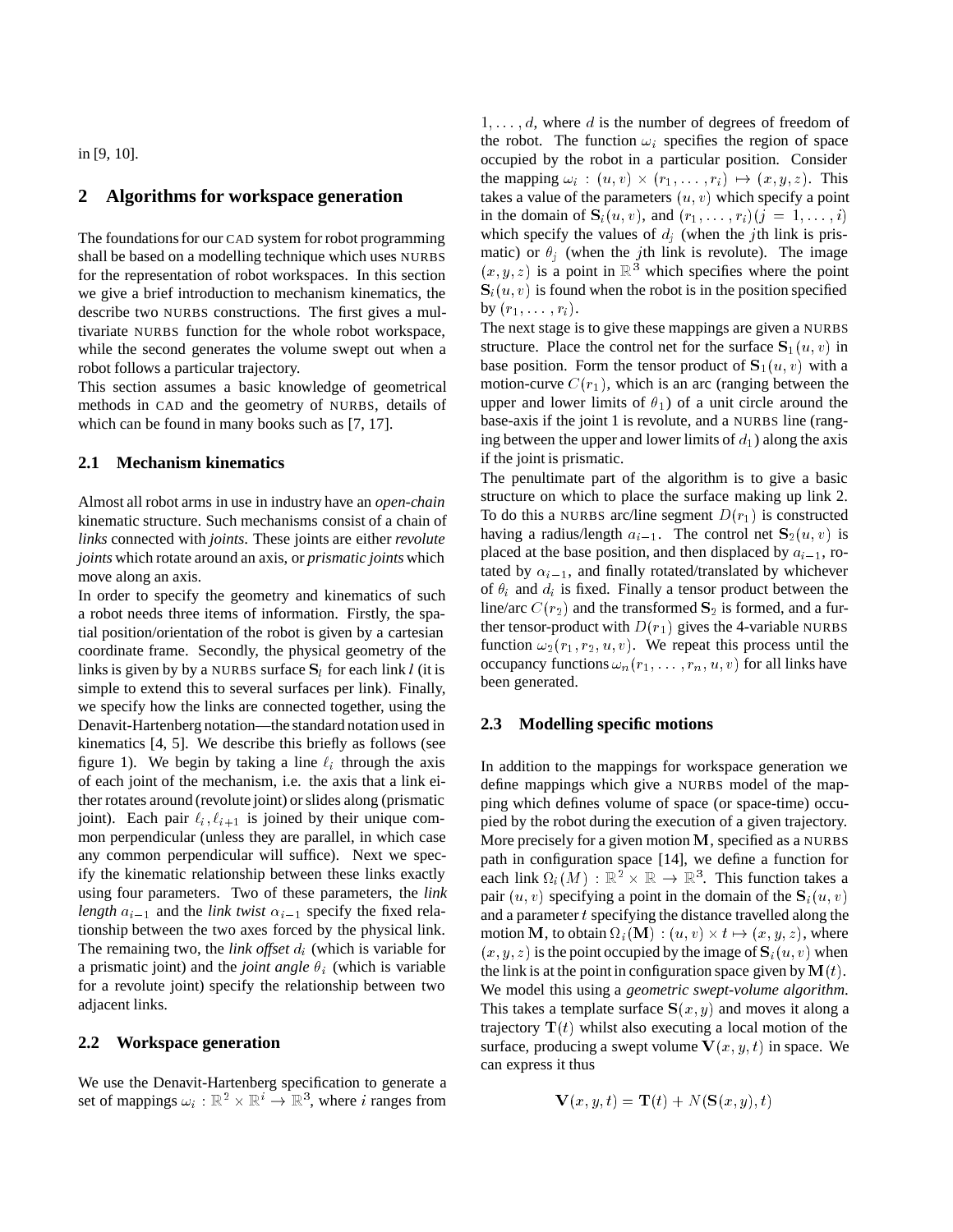where  $N$  is a transformation of the surface with respect to its fixed position, which varies with changes in  $t$ . This has been used in planar kinematics, where the motion  $N$  was a multiplication of the control net of  $S(x, y)$  by control points in a of transformation matrices [19]. This allows us to calculate the volume swept out when we move the surface through space whilst simultaneously transforming the shape with respect to a moving coordinate frame.

We calculate these  $\Omega_i(M)$  in two stages. In the first stage we take the link-surface  $S_i(u, v)$ , placed with respect to a coordinate frame at the origin. If the  $i$ th joint is a revolute joint, we form a volume of revolution  $\mathbf{V}_i(u, v, t)$  by forming a tensor product of  $S_i$  with an arc of a circle in NURBS form [17]. Similarly for a prismatic joint we tensor product the surface with a straight line along the axis to form a volume of extrusion. The length and parameterization of these lines and arcs are derived by reparameterizing a standard NURBS circle or line by a function specifying the motion of the link.

For the first joint this volume is  $\Omega_1(M)$ , the space swept out by  $S_1$  as the first joint moves around a fixed coordinate frame. However for the other joints the axis itself is moving, so we have a second stage. Take a point at the <sup>i</sup>th joint and apply the rotation/extrusion to that, giving a NURBS-curve  $\mathbf{T}(t)$  in space, having a knot vector which we shall call  $U_t$ . Then use degree-raising and knot insertion to equate  $U_t$  with  $U_r$ , the knot-vector of  $\mathbf{V_i}(u, v, t)$  in the t direction. This produces a new set of control points for  $\mathbf{T}(t)$ which we call  $(T_0, \ldots, T_{n_t})$ . Create a set of new points  $P_{ijk}$  from the control points  $V_{ijk}$  of  ${\bf V}(u, v, t)$  and the control points  $T_i$  of  $\mathbf{T}(t)$ .

$$
P_{ijk} = RV_{ijk} + T_i
$$

Where R is the rotation matrix (an affine transformation) that carries the frame based at the origin into the Frenet frame moving along the curve. The desired swept surface  ${\bf V}(u, v, t)$  is defined by

$$
\mathbf{V}(u, v, t) = \sum_{k=0}^{n_t} \sum_{j=0}^{n_u} \sum_{i=0}^{n_v} P_{ijk} R_{i, d_u}(u) R'_{j, d_v}(v) R''_{k, d_t}(t)
$$

Where  $R_{i,d_u}(u)$ ,  $R'_{j,d_u}(v)$  and  $R''_{k,d_t}$  are the non-uniform rational basis functions defined over  $U_u$ ,  $U_v$  (the knot vectors of  $S(u, v)$  and  $U_t$  respectively.

Note that isoparametric surfaces for fixed  $t$  values of  ${\bf V}(u, v, t)$  consist of  ${\bf S}(u, v)$  transformed to an appropriate position along the curve. That the placement of these surfaces at the control points is sufficient to describe the entire motion follows from the the affine invariance property of B-splines [7].

#### **2.4 Comments**

This representation restricts the motions allowed to those which can be represented in NURBS form. It could be well argued that this is not a *restriction* at all. Firstly, we can approximate any motion as accurately as desired using a NURBS path. Secondly, we have to design a motion using *something*, and NURBS, with their properties of local control, control over their smoothness and their ability to incorporate many other kinds of motion such as straight-line interpolants and circles [16] offer an intuitive and geometrically elegant method for this.

It can be seen that this can be extended to the case of creating a swept volume in four-dimensional space-time [3]. This is important for studying the interaction of a robot with other moving obstacles [1, 2, 3, 6], or attempting to detect self-intersections.

The main advantage of this representation is that it allows the motion, the shape of the links and the resultant swept volume to be represented in a common form, and has the added advantage that that form is a standard in CAD. Such advantages are not to be found in other swept-volume models of workspace such as [13].

#### **3 Applications**

The workspace representations developed above yields a CAD framework in which robot programming can be incorporated into a CAD system. Thus it is possible to develop systems which work at a higher level of automation then at present, based around a *task planning* ideal, where the gross tasks are specified in a graphical or natural language and the fine details formulated within the software.

In working towards this aim a number of problems arise which can be abstracted from the task. The first of these is the development of a *collision detection* algorithm, that is given a motion within a (designed) environment, determining whether the robot hits anything in its environment. Cameron [1, 2] has identified four ways in which potential collision can be detected, from which we have chosen to use testing for the intersections of the robot's swept volume with other static object in  $\mathbb{R}^3$ . For situations which are time-dependent we use another method, the intersection of the four-dimensional space-*time* sweep, to test for selfintersections or for studying motions in dynamic environments.

The key to our algorithms is the *convex hull property* of NURBS. We have used this to create bounding boxes, and use generalizations of surface-surface intersection algorithms [15, 18, 21] to both check *whether* there is a collision, and if there is to check *where* the collision occurs.

Harder problems are *accessibility checking* and *path planning*. This is part of developing a higher level of automa-